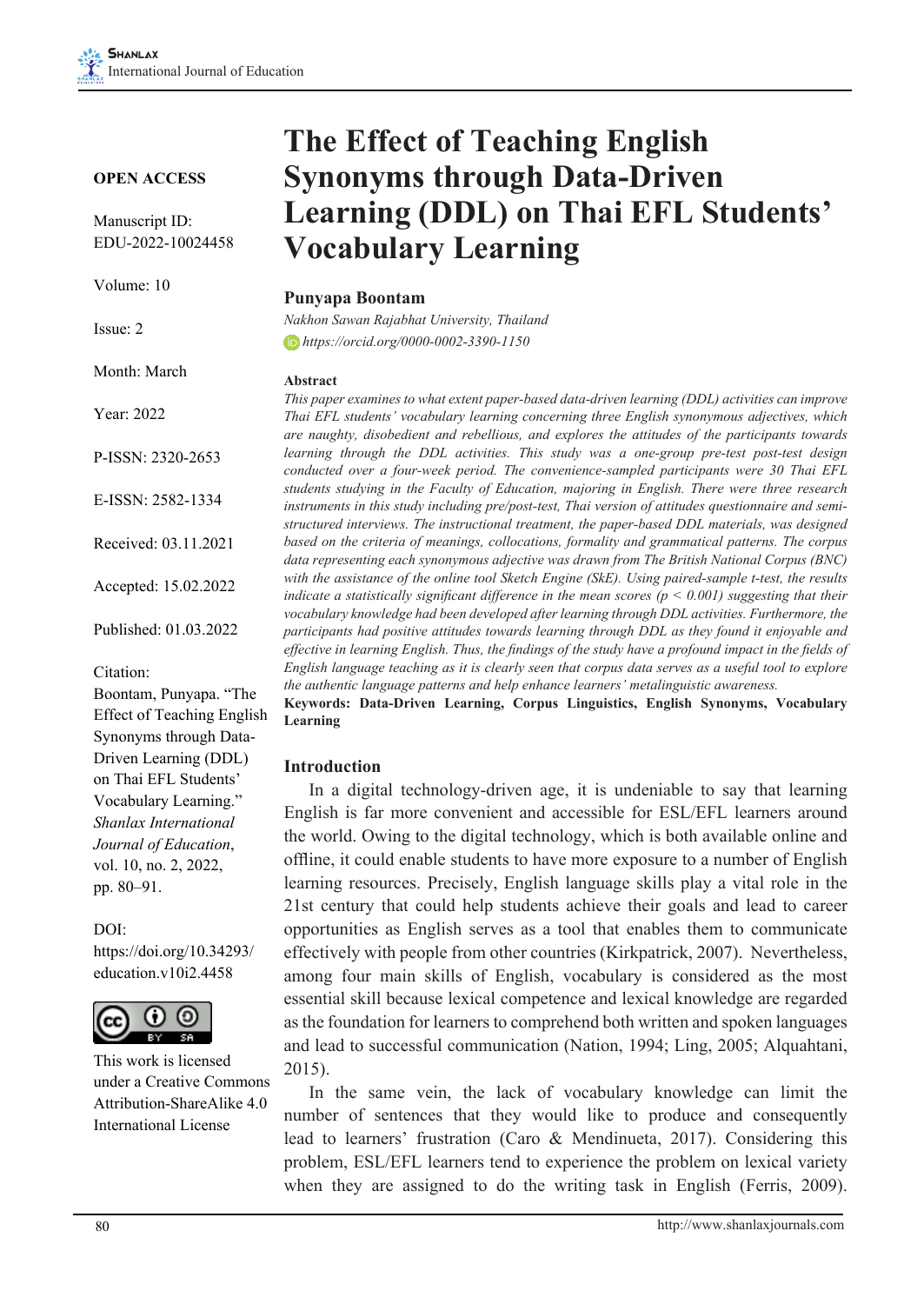Hence, the vocabulary knowledge can enhance learner's communicative skills and self-confidence in speaking English. Nonetheless, one of the effective methods for teaching vocabulary is using synonyms. Investigating synonyms can help enhance students' metalinguistic knowledge, for example, part of speech, register, and collocations (Shaw, 2011). Liu (2010) also explained that learners with the ability to use various synonyms would be able to convey their message effectively and rarely fail to interpret the meaning. However, there is a concern when teaching synonyms to students known as thesaurus errors (Ferris, 2009). This problem tends to occur when learners apply synonyms in the wrong context. Therefore, teachers need to develop students' metalinguistic awareness by teaching them register and collocational differences of synonyms. Considering synonyms usage, knowing register of the words is helpful for students to distinguish the different usage of the synonyms, such as the differences between spoken and written language (Shaw, 2011). Therefore, ESL/EFL teachers and learners should be aware that some synonyms cannot be used interchangeably in some particular contexts. In order to differentiate the target synonyms, the corpus-based analysis could be applied when teaching and learning synonyms as it is regarded as a useful and reliable approach. Currently, the incorporation of corpus data or corpus consultation in designing and writing language teaching materials like grammar books or dictionaries has gained its popularity because these materials represent authentic use of the language (Varley, 2008).

Despite the importance of English, it is implicitly considered as one of the most struggling subjects in Thailand as they tend to encounter difficulties when learning English, especially when it comes to speaking in real-life communication due to their limited vocabulary knowledge (Sasum & Weeks, 2018). There are many possible causes affecting students' limited vocabulary knowledge such as the lack of the implementation of authentic teaching material and the conventional vocabulary teaching method (e.g. memorization and one-toone translation method). Nation (2001) stated that vocabulary knowledge and learning cannot be acquired by only relying on remembering the

definition of a word. As such, data-driven learning (DDL), the inductive approach driven by the corpus information (Johns, 1986), should be taken into consideration as it is considered as a useful method in developing EFL learners' vocabulary knowledge. Unlike other traditional approaches, DDL learners are required to generalise the language patterns by themselves through analysing the concordance lines which reflects the authentic language use. The incorporation of corpora could also enhance the metalinguistic awareness of learners, for example, parts of speech, collocations, alternative meanings, spelling, specific uses, and register related to the context (Liu, 2013; Shaw, 2011; Nation, 2001). There have been some studies on using corpus data in vocabulary teaching. For example, Varley (2008) indicated that corpus consultation plays a positive role in vocabulary acquisition and increases the students' awareness of lexico-grammatical usage. Kartal and Yangineksi (2018) found that concordance lines served as an effective tool for Turkish EFL student in learning collocations, especially on the production of verb-noun collocations. Interestingly, Yaemtui and Phoocharoensil (2019) also found that DDL can enhance the collocational knowledge of both low-proficiency and high-proficiency Thai EFL students. Despite the benefits of corpus-driven approach, little is known about teaching synonyms through data-driven learning. Due to the research gap and problems mentioned above, the researcher was motivated to carry out the present study in order to examine the effect of DDL approach on teaching English synonyms for Thai EFL students.

The present study aims to answer the following research questions:

- To what extent does data-driven learning improve Thai EFL learners' vocabulary knowledge?
- What attitudes towards English vocabulary learning do learners in this DDL class hold?

## **Literature Review Corpus Linguistics**

O'Keeffe, McCarthy and Carter (2007) have defined a corpus as "a collection of texts, written or spoken, which is stored on a computer" (p.1). Therefore, corpus linguistics is the study of language through investigating the authentic data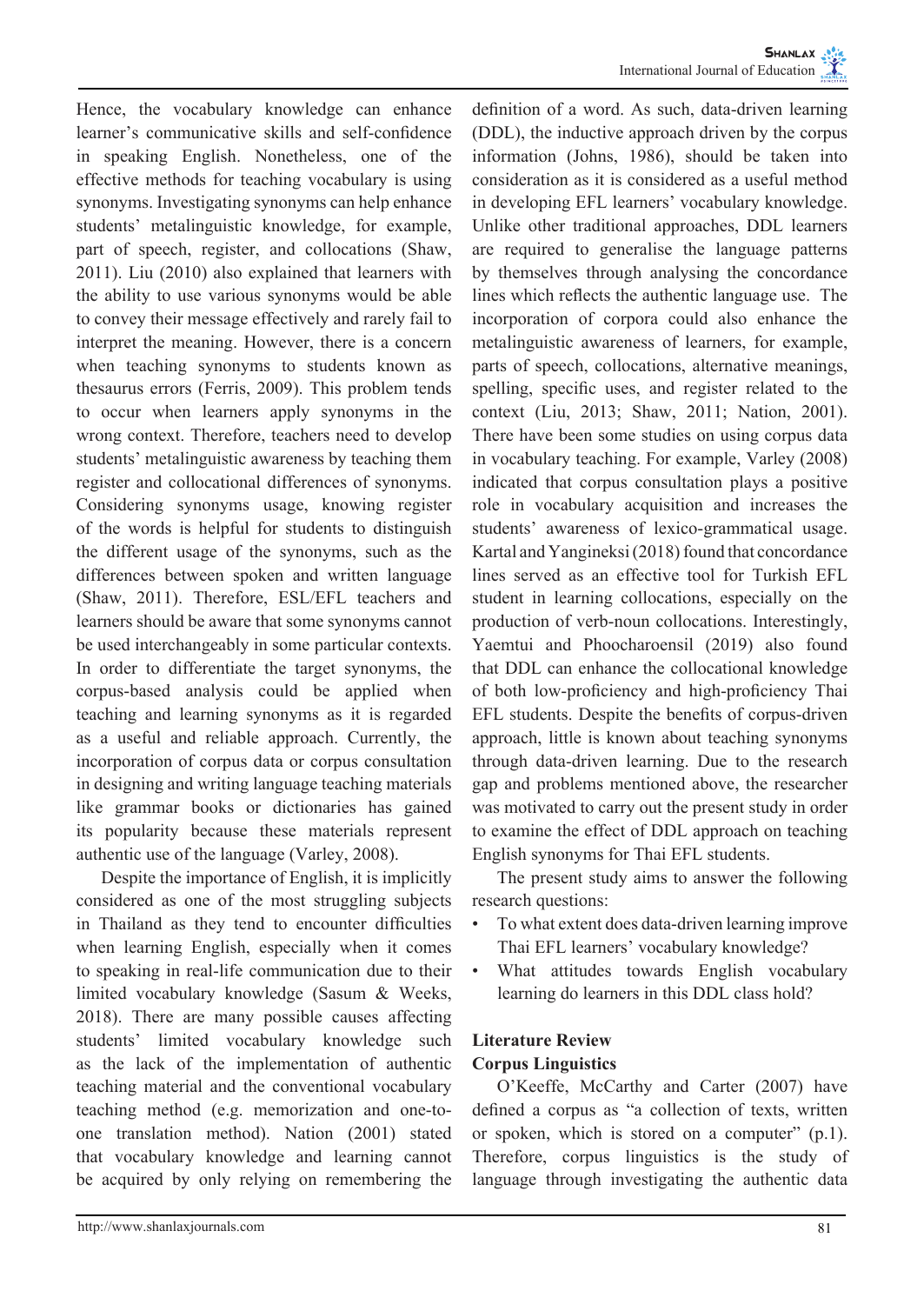in naturally-occurring context which is beneficial for language learners in terms of authenticity, speed and reliability (Sinclair, 1991; Lindquist, 2009). In order to explore the corpus data, concordance lines, a list of sentences showing an occurrence of the target word in a particular context (Lindquist, 2009), need to be analysed systematically. Additionally, the presentation of corpus data through Key-Word-In-Context (KWIC) concordance lines in which the search word or phrase called the 'node' is presented in the centre of the line can help enhance learners' awareness through investigating the lexicogrammatical patterns (Sripicharn, 2002). As such, the learners can look at words or phrases which precede or follow the node word. Likewise, learners can investigate the most frequent collocations of the target words which occur in a specific context by looking at the frequency figures; as shown in Table 1.

**Table 1: First 10 Most Frequent Collocates of Naughty in BNC**

|             | <b>Frequency</b> | All   | $\frac{0}{0}$ | MI   |
|-------------|------------------|-------|---------------|------|
| Boy         | 69               | 12560 | 0.55          | 6.64 |
| Being       | 42               | 86636 | 0.05          | 3.14 |
| Naughty     | 36               | 662   | 5.44          | 9.95 |
| Children    | 27               | 45334 | 0.06          | 3.44 |
| Child       | 23               | 23486 | 0.10          | 4.15 |
| <b>Bit</b>  | 21               | 26204 | 0.08          | 3.86 |
| Girl        | 20               | 14383 | 0.14          | 4.66 |
| <b>Boys</b> | 18               | 7667  | 0.23          | 5.42 |
| Nice        | 11               | 12588 | 0.09          | 3.99 |
| School Boy  | 8                | 496   | 1.61          | 8.20 |

As can be seen in Table 1, it is likely that the word naughty tends to co-occur with the noun collocates that are equivalent to children, such as boy, children, child, girl, boys and schoolboy. These findings could help EFL/ESL learners to understand the contextual usage of the word effectively and lead them to the further investigation of language patterns as this could shed the light on other new words or grammar rules that they have never experienced before (Jones & Waller, 2015).

#### **Data-Driven Learning (DDL)**

Tim Johns initially introduced Data-driven learning (DDL) in the 1980s. This inductive approach allows learners to formulate their own language patterns and rules by investigating the authentic language input through concordance lines (Johns, 1991). In other words, DDL could be described as the corpus-designed activities (Bennett, 2010) as the use of corpora is applied into teaching directly and learners are provided with hand-on experience in analysing the actual data. Moreover, corpus-based/ driven learning is regarded as the excellent discovery learning opportunities for learners (Liu, 2013) as it can promote learner autonomy (Sripicharn, 2002), and enhance their vocabulary learning retention (Cobb, 1997). It is noted that learners become the "language detectives" during DDL classroom as Johns (1997) propounded the idea that "every student a Sherlock Holmes". To elaborate, the roles of DDL learners are both a language learner and a language researcher.

#### **Teaching Vocabulary through DDL**

Read (2010) proposes that corpus analysis and vocabulary knowledge are naturally associated. In other words, corpus linguistics has been a great influence on vocabulary learning (Nation, 2001; Schmitt, 2000). However, using corpus-based approach in teaching can be very challenging (Liu, 2013). The teacher can have students work in groups, as group work has been found to be effective in corpus-based learning (Liu & Jiang, 2009). Similarly, Hunston (2002) suggests that low-proficiency learners should experience DDL through *teacherled* activities, on the other hand, high-proficiency learners should be taught through discovery learning or learner-led learning. Moreover, DDL teachers should perform as a facilitator throughout the learning process to help learners overcome the difficulties in manipulating actual data and draw a proper conclusion from it (Chambers, 2010). It is also suggested that signposting and guiding questions should be frequently used by the teachers in order to raise the students' awareness (Flowerdew, 2012). Interestingly, instead of providing learners with the direct access to immediate hand-on concordance lines, paper-based DDL materials would be more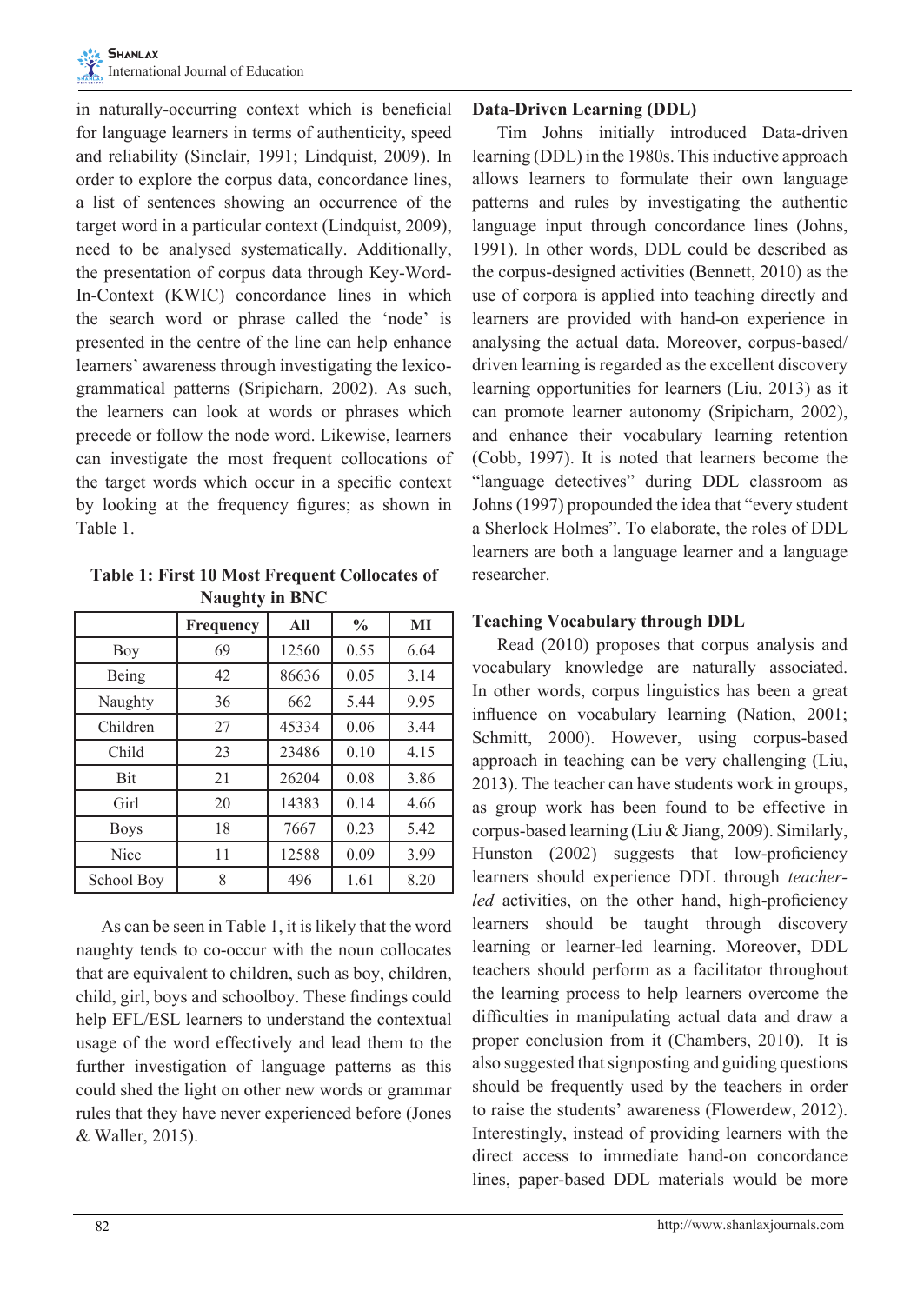beneficial to beginning or low-proficient learners who have less experiences and limited background knowledge in discovering the language patterns effectively (Kirschner, Sweller & Clark, 2006). In order to help raise learners' consciousness of the inter-lingual differences in the words being learned, translation task is very helpful for learning lexical items whose meaning and usage in L2 differ noticeably from those in learners' L1 (Laufer & Girsai, 2008; Nation, 2001, as cited in Liu, 2013).

#### **Corpus-based Study on English Synonyms**

Oxford Advanced Learner's Dictionary (2005) defines synonym as "a word or expression that has the same or nearly the same meaning as another in the same language" (p. 1557), such as big and large. Synonyms can be categorised as strict synonym and loose synonym. Regarding strict synonyms, two words can be used interchangeably, meaning that one could substitute another with no effects on meanings and language patterns. In contrast, loose synonyms may share some overlapping meanings and they cannot replace each other in some contexts (Jackson & Amvela, 2000). Hence, loose synonyms are commonly found in English whereas strict synonyms are almost non-exist (Palmer, 1997).

However, this definition given above is ambiguous since some synonymous words cannot be used interchangeably and some convey different connotations (Gu, 2017). For instance, Chung (2011) found that synonyms create and produce shares some senses of meaning, but the corpus data drawn from Brown Corpus and Frown Corpus reveals that create seems to co-occur with things required a high level of creativity whereas produce tends to co-exist with objects required a low level of creativity. Thus, corpus-based analysis serves as a tool to analyse the synonyms systematically according to register difference, frequency and collocations (Biber, Conrad & Reppen, 2006; Moon, 2010). These criteria can be used to distinguish synonyms effectively. Dealing with genre difference, degree of formality could be revealed here. For example, if a word is frequently used in an academic context, it can be indicated that that word mostly occurs in formal context. Obtained from COCA corpus, Cai (2012) found that great is used more frequently than other six synonymous

adjectives: *awesome, excellent, fabulous, fantastic, terrific, and wonderful, Interestingly, it is evident that fabulous, fantastic, great, terrific and wonderful mostly occur in spoken genre, whereas awesome and excellent* are commonly used in magazines. The findings suggest that these synonyms are common in informal context. In terms of collocations, different collocates that co-exist with the target synonyms can implicitly identify whether a set of synonyms can substitute each other or not. Sumintana and Tawilapakul (2019) investigated the synonyms cure and heal, using the corpus data obtained from COCA. It was found that cure is frequently followed by disease and problems; e.g. *cancer and disease*, while *heal* frequently co-occurs with emotional injuries and something abstract; e.g. *wounds and people*. Hence, they are loose synonyms.

Lastly, grammatical patterns can unveil the similar or different syntactic pattern of the synonyms which can help to distinguish the strict and loose synonyms. Gu (2017) examined the synonyms obtain and gain through BNC corpus. They found that the syntactic patterns of these two words are similar in the pattern of "verb  $+$  object noun" and "verb  $+$ adverb". Nonetheless, the result shows that obtain is more frequently used in the passive voice.

In conclusion, to truly understand the semantic differences between two synonyms, we will need to read and analyse the concordance lines of the result tokens (Liu, 2013). Although there are a lot of corpus-based analysis on English synonyms, still not many research studies conducted on the application of such findings in developing an innovation in English Language Teaching. Thus, this is considered as a research gap that the researcher aimed to bridge.

#### **Previous Studies**

Jafarpour, Hashemian and Alipour (2013) investigated the effectiveness of corpus-based approach toward teaching collocation of nearsynonymous pairs. They found the participants who were taught through corpus-based approach performed significantly better than those who were taught by the traditional approach. The results suggested that the traditional approach could not improve the collocation knowledge of L2 learners. Similarly, Soruç and Tekin (2017) found that DDL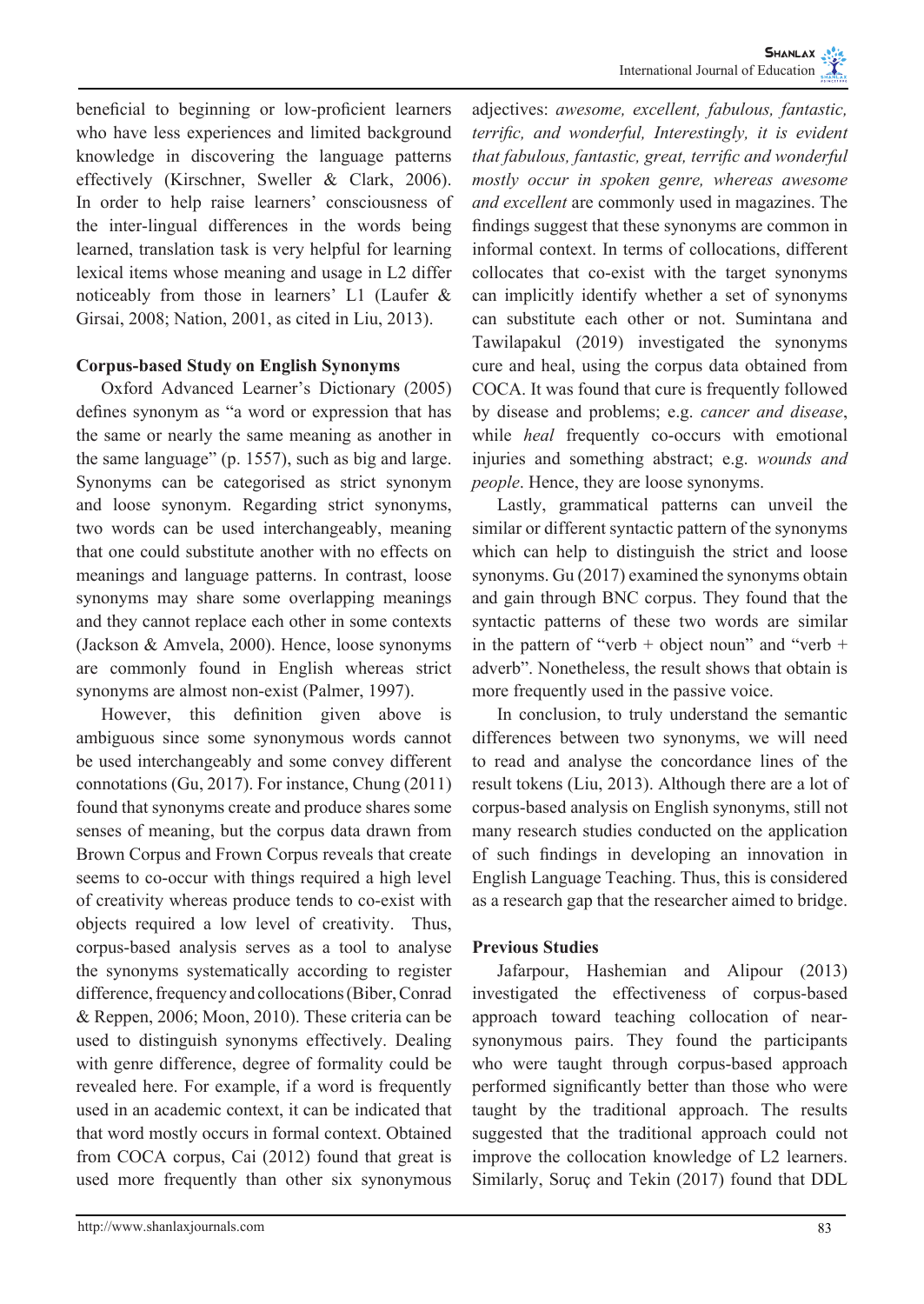

method can develop the vocabulary knowledge of the students as the results shows that those who were taught through DDL gained significantly higher scores than those who were taught through traditional instruction on both the immediate and the delayed posttest. The students also had positive attitudes towards DDL as they described DDL as "freedom," "comfortable," "relaxing," "technological," and "feeling myself responsible". In the same vein, Choksuansup and Tangpijaikul (2017) found that Thai EFL students who studied through concordancing-based teaching outperformed those who were given traditional vocabulary exercises in the vocabulary retention test and had more positive effects on their vocabulary learning. According to the reviewed literature, it can be concluded that the implementation of corpus-based analysis of English synonyms to teaching is still limited.

# **Methodology**

#### **Research Design**

A one-group pre-test post-test design was employed in the study. The instructional period lasted four weeks in which the participants were taught through DDL activities once a week for two hours. A pre-test related to the target synonyms was given to the participants before the instructional period. A post-test with the same test tasks as the pre-test was administered immediately after the intervention. All of the participants were asked to complete the Thai version of 5-point Likert scale attitudes questionnaire adapted from Phoocharoensil (2012) to examine their attitude towards learning English vocabulary through DDL. Lastly, in order to triangulate the data, five randomly-selected participants were interviewed in their L1 Thai language to yield exact insightful information.

## **Participants**

Before conducting the research, the consent forms were given to the participants in order to gain their permission and the researcher was allowed to conduct this study with them. The convenience sampling was used to recruit the participants from the second-year EFL students in the Faculty of Education, majoring in English at a state university in Thailand. Firstly, there were 55 students whose L1 language background was Thai in the class. Even

though they are English major students, they still possess low levels of English proficiency. In order to control the participants' English proficiency, a free online vocabulary level test was used to select the participants (https://www.oxfordonlineenglish. com/english-level-test/vocabulary). The scores of the vocabulary placement test are corresponding to the levels of the Common European Framework of Reference for Languages (CEFR). Only A2 learners were included in the study to reassure that elementary or beginning learners are capable of learning English through paper-based DDL. The proficiency test showed that only 30 participants were rated as A2; thus, they were recruited to participant in the study.

## **Data Collection**

Instruments. There were three research instruments in this study including pre/post-test, Thai version of attitudes questionnaire and semistructured interviews. The pre/post-test was divided into three parts, which were 15 items of gap-filling, five items of grammaticality judgement test with English-Thai translation and three items of sentence building. The total score was 40. The questionnaire (adapted from Phoocharoensil, 2012) consists of 12 statements of a 5-point Likert scale and four openended questions.

**Instructional Treatment-Innovation**. The instructional treatment was paper-based DDL materials of three synonymous adjectives which were naughty, rebellious, and disobedient. The tasks included in these corpus-informed materials were designed based on the criteria of meanings, collocations, formality and grammatical patterns which were considered as the criteria for synonym distinction (Biber, Conrad & Reppen, 2006; Moon, 2010). These synonyms are appeared to share some similar meanings in Thai; as a result, there might be times that Thai EFL learners use these English synonymous adjectives interchangeably and end up with producing ungrammatical sentences due to thesaurus errors (Ferris, 2009). Therefore, analysing the language patterns of the target synonyms occurred in different contexts through concordance lines can enlighten learners to notice the different usages of the given words. The corpus data representing each synonymous adjective was drawn from The British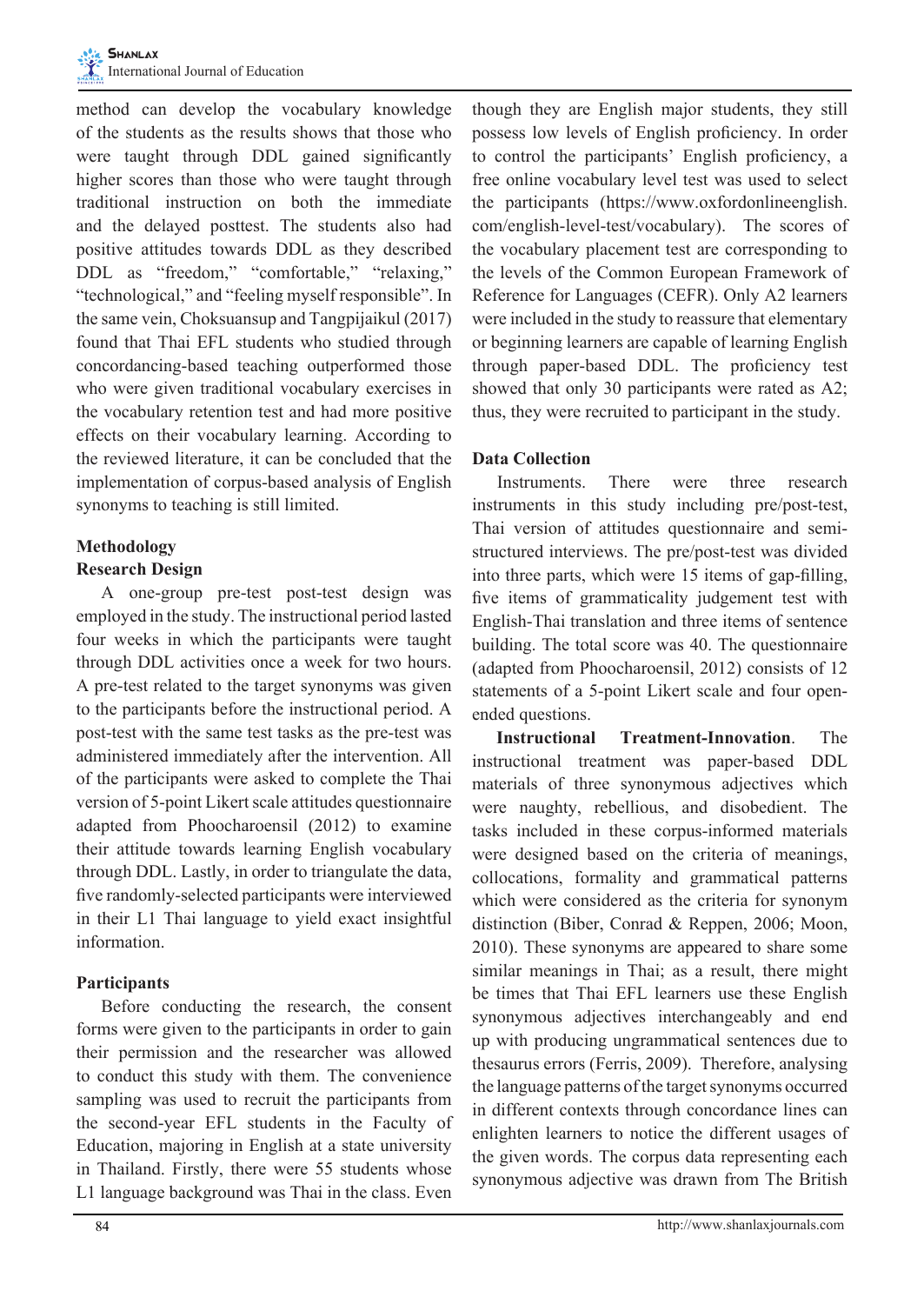National Corpus (BNC) with the assistance of the online tool Sketch Engine (SkE) to construct the innovation in this study. The paper-based corpusinformed materials were developed by the researcher with the careful selection of concordance lines and activities according to the reviewed literature (see Appendix). Sixty concordance lines per each synonym were given for learners in order to increase the exposure to language patterns and provide them with sufficient data to generalise the rules effectively.

During the learning process, the students had to analyse the provided concordance lines and complete the tasks in groups with teacher's assistance. The researcher also performed as a teacher in this study. The researcher explained how to analyse the concordance lines and complete the tasks step-bystep to the students in their L1, Thai, in order to help them cope with difficulties that might cause during learning. After their discovery, the students in each group had to share and present their ideas to the class. The teacher concluded their findings to prevent the overgeneralisation of the discovered rules. The frequency of collocates and register of the synonyms found in the corpus-based analysis were shown to them at the end of their investigation to confirm their discovered language patterns.

#### **Data Analysis**

In order to examine the effectiveness of using DDL in teaching synonyms, the paired samples t-test was used to compare the means of pre-test and post-test. Moreover, the results from the 5-point Likert scales questionnaire were analysed and triangulated with the interview results to elicit the deeper concerning the attitudes of the learners towards learning English through paper-based DDL activities.

#### **Results**

The present study yields instructive results divided into three parts as follows:

#### **Effectiveness of Data-Driven Learning (DDL) on Vocabulary Learning**

The effectiveness of the innovation, paper-based DDL, on vocabulary learning was evaluated by the difference of the pre-and post-test mean scores. The mean scores of the participants increased from 12.07  $(SD = 1.95)$  in the pretest to 16.07  $(SD = 1.39)$  in the posttest. To illustrate, the higher mean score reveals that the students' vocabulary knowledge concerning the three synonyms has been developed after learning through DDL.

|                                   |                       |          | <b>Paired Differences</b> |                       |         |                                                        |           |    |                      |
|-----------------------------------|-----------------------|----------|---------------------------|-----------------------|---------|--------------------------------------------------------|-----------|----|----------------------|
|                                   |                       | Mean     | Std.<br><b>Deviation</b>  | Std.<br>Error<br>Mean |         | 95% Confidence<br>Interval of the<br><b>Difference</b> |           | df | Sig.<br>$(2-tailed)$ |
|                                   |                       |          |                           |                       | Lower   | <b>Upper</b>                                           |           |    |                      |
| Vocabulary<br>Knowledge<br>Scores | Pretest -<br>Posttest | $-4.000$ | 1.983                     | .362                  | $-4.74$ | $-3.260$                                               | $-11.050$ | 29 | .000                 |

#### **Table 2: Paired Sample T-Test of Overall Mean Scores**

Note.  $* p < .05$ .

As can be seen in Table 2, using paired sample t-test, the p value was <.001. Thus, the result implies that there was a statistically significant difference between the pre-test and the post-test at a significant level of 0.5. Thus, it is evident that the lexical knowledge of the students has been significantly enhanced.

Considering the production of the students on vocabulary knowledge, the sentences produced by the participants in the sentence building task from preand post-test were compared in order to determine

the students' development regarding the use of the target synonyms including *naughty, rebellious and disobedient*. Interestingly, it was found that their writing performance regarding the use of learnt synonyms in the correct context had been improved after the intervention because most of them could describe the pictures by using the target synonyms more appropriately in the posttest. Notably, the majority of the participants could produce more grammatical and meaningful sentences, suggesting a variety of vocabulary use and sentence structures.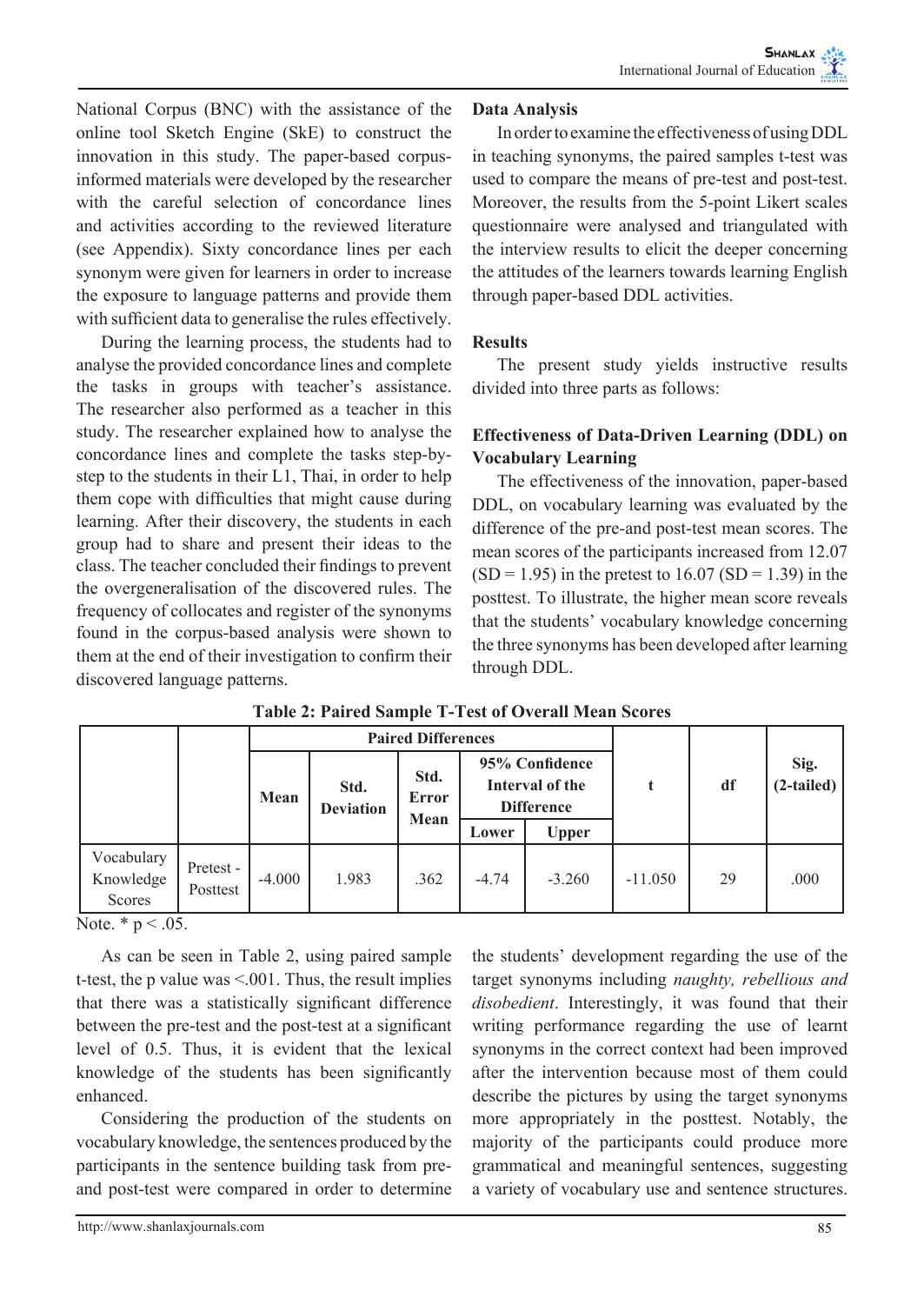This task reveals that the concordance lines provided in the paper-based DDL materials play a crucial role in reinforcing learners to produce authentic language.

Table 3 shows some produced sentences from the pretest and the posttest by the participants. For example, S2 used *rebellious* as a verb which was ungrammatical in the pretest, but she/he could use *rebellious* as an adjective to modify the noun, teens, correctly in the posttest. It is interesting to point out

that the variety of vocabulary used by the students was also improved since S2 used phrasal verb, *call out*, which was found in the concordance line in the DDL worksheet. Therefore, it is a strong evidence to show that the students can develop their lexicogrammatical awareness and metalinguistic awareness in the sense that their produced sentences tend to be more accurate and natural.

#### **Table 3: Examples of Sentences Produced by the Participants in the Tests**

| Participant    | <b>Test Item No.2</b> | <b>Pretest</b>                                                                                                     | <b>Posttest</b>                                                                                          |
|----------------|-----------------------|--------------------------------------------------------------------------------------------------------------------|----------------------------------------------------------------------------------------------------------|
| S <sub>1</sub> |                       | Look at them! Their dressing are very<br>rebellious. They have to respect the host.                                | Look at those <i>rebellious couple</i> . No<br>one tells them about manner.                              |
| S <sub>2</sub> |                       | John and Jane walk in the street and they<br>see one guy and one girl who <i>rebellious</i><br>they look so weird. | Two old generation look at two<br><i>rebellious</i> teens that want to call<br>out for their punk style. |

#### **Attitudes of Students towards Data-Driven Learning (DDL)**

learning through DDL, the questionnaire and interview results were analysed.

In order to explore the students' attitudes towards

| Category       | <b>Statements</b>                                                                                                        | Mean | <b>SD</b> |
|----------------|--------------------------------------------------------------------------------------------------------------------------|------|-----------|
| Satisfaction   | I think that learning though DDL method is enjoyable and not dull.                                                       | 4.33 | 0.62      |
|                | I find DDL method more challenging than other traditional methods that I have<br>experienced before.                     | 4.83 | 0.37      |
|                | Learning though DDL method is difficult for me.                                                                          | 3.33 | 1.03      |
|                | I enjoy discovering the language patterns or rules by myself.                                                            | 4.08 | 1.04      |
|                | In the future, I want to learn through DDL method in other English lessons.                                              | 4.75 | 0.43      |
| Content        | I understand the lesson better in DDL class.                                                                             | 4.58 | 0.64      |
|                | After studying through DDL method, I could retain the learnt vocabulary in<br>long-term memory.                          | 4.67 | 0.47      |
|                | Throughout the DDL activities, I was encouraged to actively think and express<br>my idea.                                | 4.33 | 0.62      |
|                | Investigating the concordance lines helps me obtain new vocabulary,<br>grammatical patterns and new sentence structures. | 4.50 | 0.50      |
|                | Scaffolding techniques used by the teacher can enhance my understanding.                                                 | 4.83 | 0.37      |
|                | Learning through DDL can foster the collaborative skill.                                                                 | 4.50 | 0.76      |
|                | I think that DDL can promote autonomy in learning and encourage me to self-<br>study outside the class.                  | 4.58 | 0.64      |
| <b>OVERALL</b> |                                                                                                                          |      |           |

**Table 4: Students' Attitudes towards DDL Method**

Note.  $n = 30$ .

Table 4 reveals that most of the participants have a positive attitude towards the DDL method. Particularly, the majority of the participants strongly agreed that DDL was fun and challenging  $(x=4.33)$  serving as a useful tool to learn English as it could better their understanding (x=4.58), enhance vocabulary retention  $(x=4.67)$  and promote active learning  $(x=4.33)$ , collaborative skill  $(x=4.50)$  and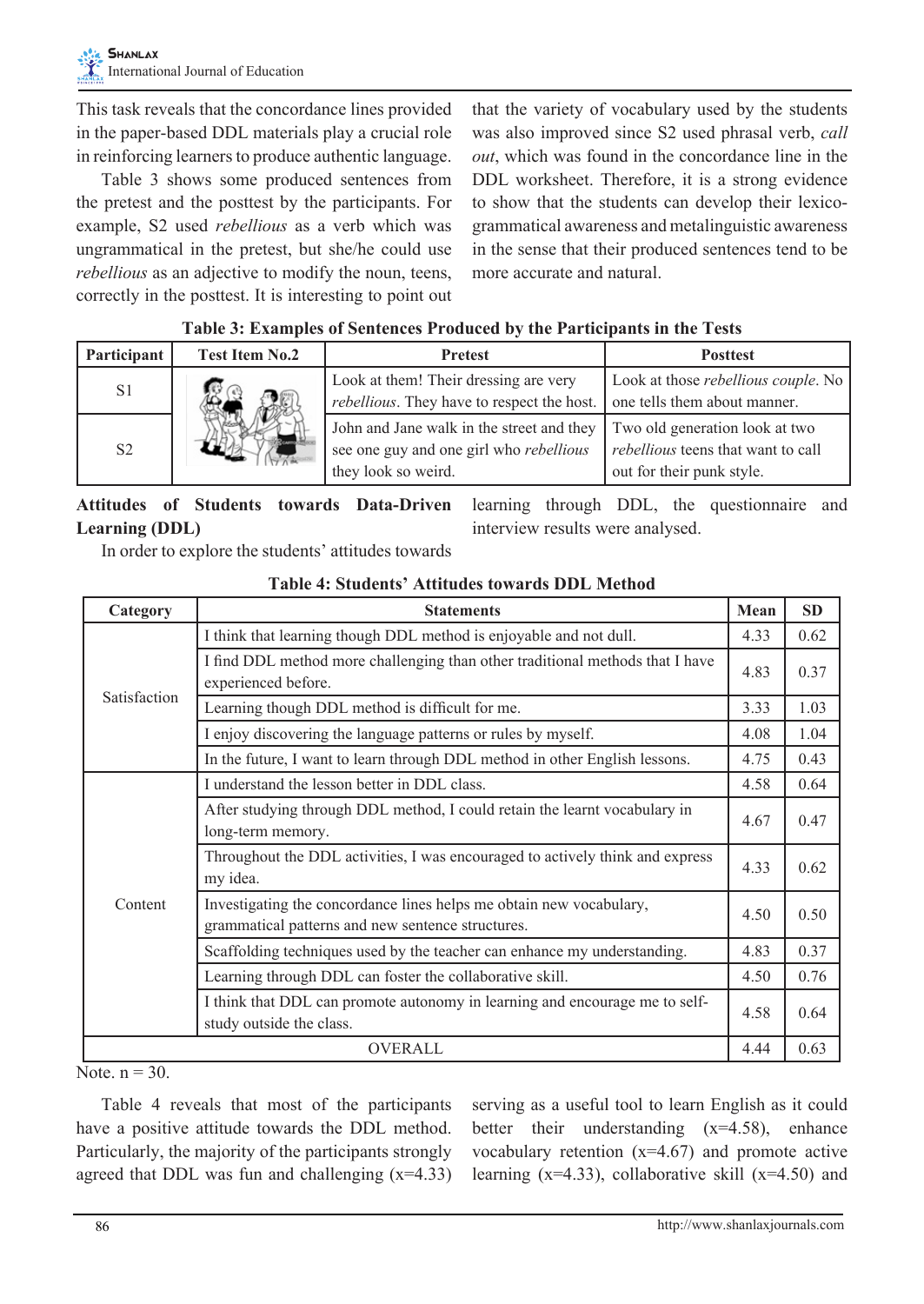autonomy  $(x=4.58)$ . It is also vital to be noted that the almost all of the participants tend to feel eager to learn other English lessons through DDL method  $(x=4.75)$ . On the other hand, some of the students found DDL method difficult to learn. Regarding their answers from the open-ended questions in the questionnaire, they stated that DDL might be a little bit difficult for low proficiency learners due to the limited vocabulary knowledge. However, they could overcome the difficulties by consulting dictionary, discussing with their friends and asking the teacher. Thus, the answers from the open-ended questions were corresponding to the questionnaire result that the use of scaffolding techniques by the teacher during the class enhanced their understanding  $(x=4.83)$ .

Furthermore, the findings above were consistent with the interview results, as the interviewees found analysing the concordance lines beneficial for them.

- S1: *"DDL provides a variety of sentences that could help me understand how to use the given synonyms in different contexts"*
- S2: *"I think that it is like killing two birds with one stone. You can learn vocabulary and grammar at the same time."*
- S3: *"It could create a positive atmosphere for learning that we can share and discuss the findings with our friends"*
- S4: *"It is better than waiting for the teacher to spoon-feed me"*
- S5: *"The teacher is important in guiding and helping us throughout the investigation to make sure that we are on the right track"*

In conclusion, the interview and questionnaire results reflect that the students had positive attitudes towards learning through DDL.

#### **Discussion**

## **RQ1: To What Extent does Data-Driven Learning improve Thai EFL Learners' Vocabulary Knowledge?**

Paper-based DDL is considered as a useful tool in developing the students' vocabulary knowledge which is consistent with other previous studies. To some extent, results such as this align with those found in Jafarpour, Hashemian and Alipour (2013) and Choksuansup and Tangpijaikul (2017). The results

show that DDL activities can promote collaboration in the class through working in groups (Liu & Jiang, 2009), enhance vocabulary retention (Cobb, 1997), foster active learning and critical thinking (Liu, 2013), and increase learners' autonomy (Sripicharn, 2002). With regard to the effectiveness of DDL on developing learners' vocabulary knowledge, it is noteworthy that concordance lines drawn from the BNC play a vital role in increasing learners' lexical variety as they could reflect authentic language patterns (Johns, 1991) and enhance learners' lexicogrammatical awareness (Sripicharn, 2002; Varley, 2008). It is evident that the participants can produce more meaningful and grammatical sentences after learning through DDL because corpus-influenced materials lead them to the investigation of new vocabulary and grammatical patterns that they have never experienced before (Jones & Waller, 2015). Even though there are a number of studies conducted to confirm the effectiveness of datadriven learning method, little is known about English synonyms teaching through DDL. Thus, this study reveals a salient result that could bridge the research gap by advocating the incorporation of corpusbased analysis of English synonyms in vocabulary teaching. Particularly, in terms of paper-based corpus-informed material on the target synonyms, the students had a chance to work on the language by themselves as a detective. Owing to the benefits of the innovation, the students were exposed to the register difference, frequency and collocations which helped them analyse the synonyms systematically (Biber, Conrad & Reppen, 2006; Moon, 2010) and raise their metalinguistic awareness (Liu, 2013; Shaw, 2011; Nation, 2001). By following the criteria, students will be able to distinguish synonyms; as a result, their lexical knowledge and lexical competence will be enhanced (Shahzadi, Asghar & Javed, 2019; Liu, 2010; Phoocharoensil, 2010) and thesaurus errors

Moreover, the corpus-based data-driven learning conducted in the present study was evaluated as an effective innovation in teaching new English vocabulary for EFL/ESL students for several reasons. First, in terms of novelty, this paper-based DDL activity is considered as a new method for Thai EFL learners and it is also not well-known in Thai EFL

will be decreased (Ferris, 2009).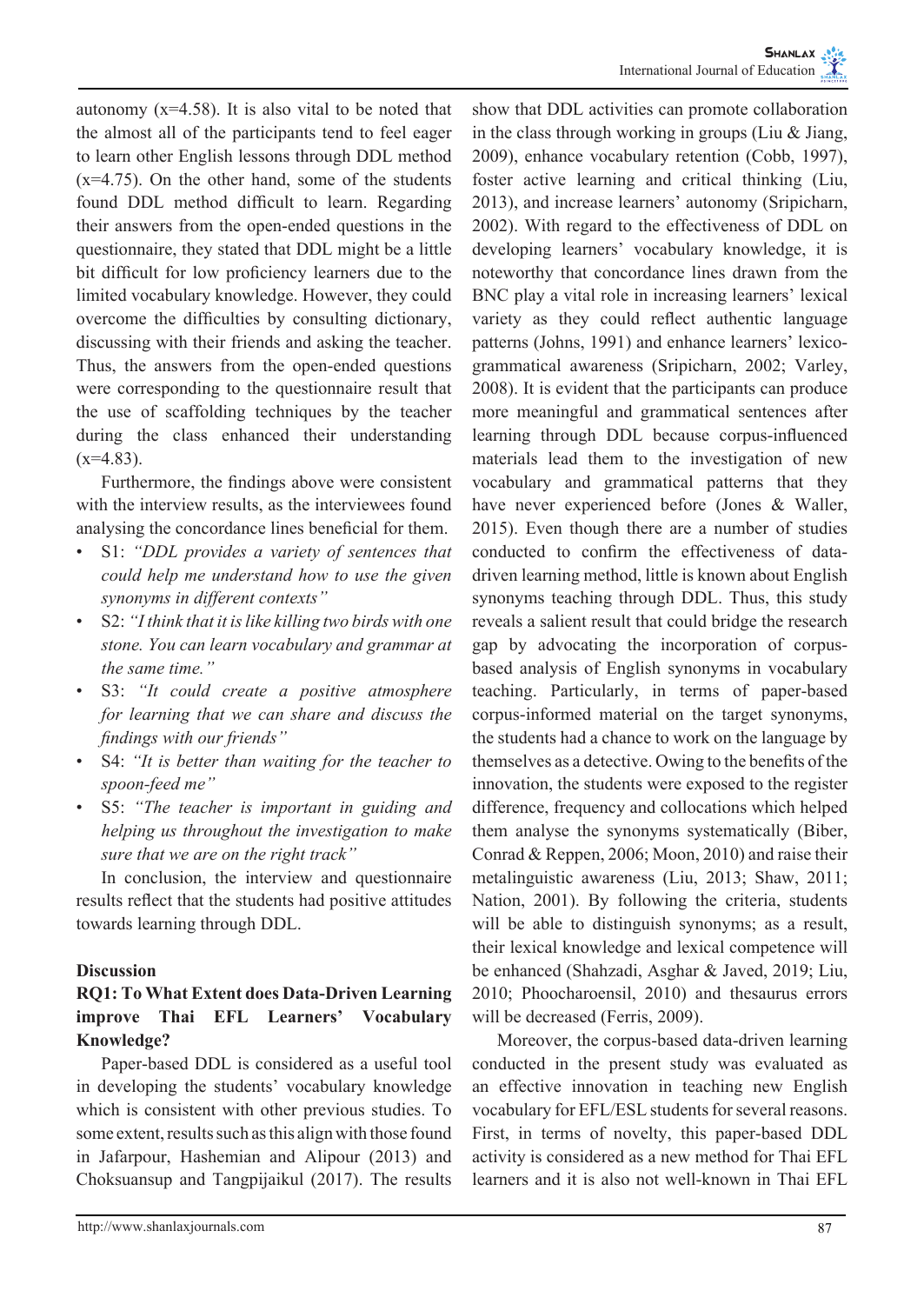classroom since the participants have experienced learning through DDL for the first time. Secondly, this method could change the teaching style and the way teachers develop their teaching material as the study could shed the light on the effectiveness of using DDL in the classroom and raise the awareness of Thai EFL teachers to apply corpus-based data into their teaching and designing materials. Lastly, regarding development, the implementation of DDL in the English classroom could explicitly enhance learners' understanding, improve their English skills and create more positive atmosphere in the classroom since almost all of the participants strongly agree that DDL activities should be more advocated in Thai EFL classroom.

#### **RQ2: What are Thai EFL Students' Attitudes towards DDL Approach?**

The results from the questionnaire and the interview indicate that the students had positive attitude towards the DDL method which are concur with other previous studies (Soruç & Tekin, 2017). It is noticeable that the teacher plays such a crucial role in precipitating the success of DDL (Hunston, 2002; Chambers, 2010; Flowerdew, 2012) since the majority of the students stated that the use of scaffolding techniques by the teacher during the class enhanced their understanding. Similar words, the role of change agents should be taken into consideration when implementing the DDL activities because it is one of the crucial factors that plays a critical role on the success of the innovation in the present study. To elaborate, the researcher taught the students through the teacher-led activities to facilitate them who were considered as beginning DDL learners (Hunston, 2002) and assigned them to work in groups (Liu & Jiang, 2009). In the same vein, signposting and guiding questions were frequently used throughout the discovery to raise students' awareness by the teacher (Flowerdew, 2012). Hence, a change agent should be trained and fully understand the nature of DDL and the benefits of corpus data in order to help learners overcome the difficulties and draw a conclusion from the given corpus data as most effectively as possible (Chambers, 2010).

#### **Conclusion**

Corpus-based data-driven learning in the present study is considered as a useful innovation in teaching and learning new vocabulary for EFL students as it might help shed light across L2 education. It should be noticed that the findings of this study can have a profound impact in the fields of English language teaching as it is clearly seen that corpus data serves as a useful tool to explore the authentic language patterns and help enhance learners' metalinguistic awareness. As English teachers, we should apply this knowledge to vocabulary teaching and use corpus evidence, i.e. concordance lines and frequency, to design corpus-informed teaching materials as it has been discovered that corpora can provide some additional data that is non-existed in the dictionary. In addition, corpus-based teaching approaches should be fostered in the 21st century English classroom where we are driven by data in the digital age.

#### **Implications and Recommendations**

To some extent, the generalisability of the results such as these might be limited due to the insufficiency period of instruction and the small number of participants. However, this study could serve as a preliminary research that helps researchers and practitioners gain better understanding in corpus-based DDL method on vocabulary teaching. Therefore, these limitations should be taken into consideration for the further studies in order to strengthen the validity and reliability of the research findings. In terms of practical implications, a teacher should serve as a facilitator and lead the students, a language detective, to the successful discovery. Prior to the instruction, a teacher should be well-prepared in terms of designing the paper-based DDL materials and planning the activities. Especially for Thai EFL context, the teachers should always be aware that the role of students will be totally changed as DDL learners are no longer passive. Generally speaking, this could be another challenge for Thai EFL teachers to transform the traditional classroom to be the active discovery learning classroom. Likewise, in terms of designing corpus-influenced material or paper-based DDL worksheet, teachers need to carefully select the concordance lines from the online corpus sources (e.g. BNC and COCA) that are suitable for the English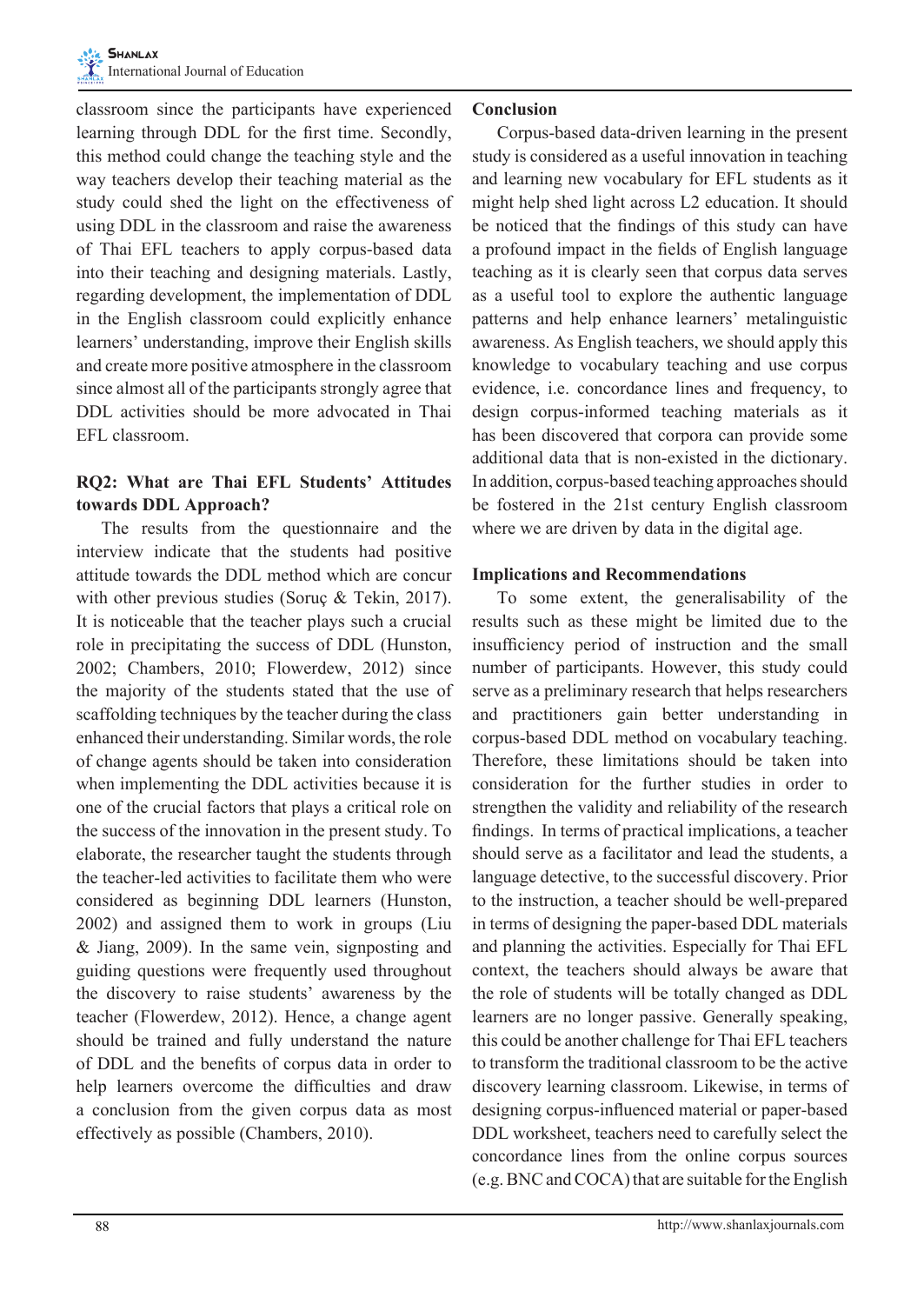proficiency or background knowledge of the students in order to minimise the difficulties that they might encounter during learning. So far, a lot of researchers have conducted studies on the effectiveness of DDL on students' writing performance or tests, little is known about oral performance. Hence, for future studies, it is recommended that speaking ability or oral production of learners should also be evaluated in order to examine the effect of DDL in other perspectives. As a final note, it should be added that a pilot teaching should be conducted prior to the instruction in real setting as the teachers can change, adapt or develop their teaching strategies and DDL material to benefit the learners as much as possible.

## **References**

- Alqahtani, Mofareh. "The Importance of Vocabulary in Language Learning and how to be Taught." *International Journal of Teaching and Education*, vol. 3, no. 3, 2015, pp. 21-34.
- Bennett, Gena R. *Using Corpora in the Language Learning Classroom: Corpus Linguistics for Teachers*. University of Michigan Press, 2010.
- Biber, Douglas, et al. *Corpus Linguistics: Investigating Language Structure and Use*. Cambridge University Press, 2006.
- Cai, Jiutian. *Is it "Great" Enough? A Corpus-based Study of "Great" and its Near Synonyms*. Ball State University, 2012.
- Caro, Keiby, and Nayibe Rosado Mendinueta. "Lexis, Lexical Competence and Lexical Knowledge: A Review." *Journal of Language Teaching and Research*, vol. 8, no. 2, 2017, pp. 205-13.
- Chambers, Angela. "What is Data-driven Learning?." *The Routledge Handbook of Corpus Linguistics*, edited by Anne O'Keeffe and Michael McCarthy, Routledge, 2010.
- Choksuansup, Nuchsara, and Montri Tangpijaikul. "The Effect of Concordancing-based Teaching on Vocabulary Learning and Retention on Thai EFL Learners." *Chophayom Journal*, vol. 28, no. 3, 2017, pp. 11-19.
- Chung, Siaw-Fong. "A Corpus-based Analysis of "Create" and "Produce"." *Chang Gung Journal of Humanities and Social Sciences*,

vol. 4, no. 2, 2011, pp. 399-425.

- Cobb, Tom. "Is there any Measurable Learning from Hands-on Concordancing?" *System*, vol. 25, no. 3, 1997, pp. 301-15.
- Ferris, Dana. *Teaching College Writing to Diverse Students Populations*. University of Michigan Press, 2009.
- Flowerdew, Lynne. *Corpora and Language Education*. Palgrave Macmillan, 2012.
- Gu, Bing-jie. "Corpus-based Study of Two Synonyms-Obtain and Gain." *Sino-US English Teaching*, vol. 14, no. 8, 2017, pp. 511-22.
- Jackson, Howard, and Etienne Amvela. *Words, Meaning and Vocabulary: An Introduction to Modern English Lexicology*. Athenaum Press, 2000.
- Jafarpour, Ali Akbar, et al. "A Corpus-based Approach toward Teaching Collocation of Synonyms." *Theory and Practice in Language Studies*, vol. 3, no. 1, 2013, pp. 51-60.
- Johns, Tim. "Micro-concord: A Language Learner's Research Tool." *System*, vol. 14, no. 2, 1986, pp. 151-62.
- Johns, T. "Should you be Persuaded: Two Examples of Data-driven Learning." *ELR Journal*, vol. 4, 1991.
- Johns, T. *Contexts: The background, Development and Trialling of a Concordance-based CALL Program*. Routledge, 1997.
- Jones, Christian, and Daniel Waller. *Corpus Linguistics for Grammar: A Guide for Research*. Routledge, 2015.
- Kartal, Galip, and Gonca Yangineksi. "The Effects of Using Corpus Tools on EFL Student Teachers' Learning and Production of Verb-Noun Collocations." *PASAA: Journal of Language Teaching and Learning in Thailand*, vol. 55, 2018, pp. 100-25.
- Kirkpatrick, Andy. *World Englishes Hardback with Audio CD: Implications for International Communication and English Language Teaching*. Cambridge University Press, 2007.
- Kirschner, Paul A., et al. "Why Minimal Guidance during Instruction does not Work: An Analysis of the Failure of Constructivist, Discovery, Problem-based, Experiential, and Inquiry-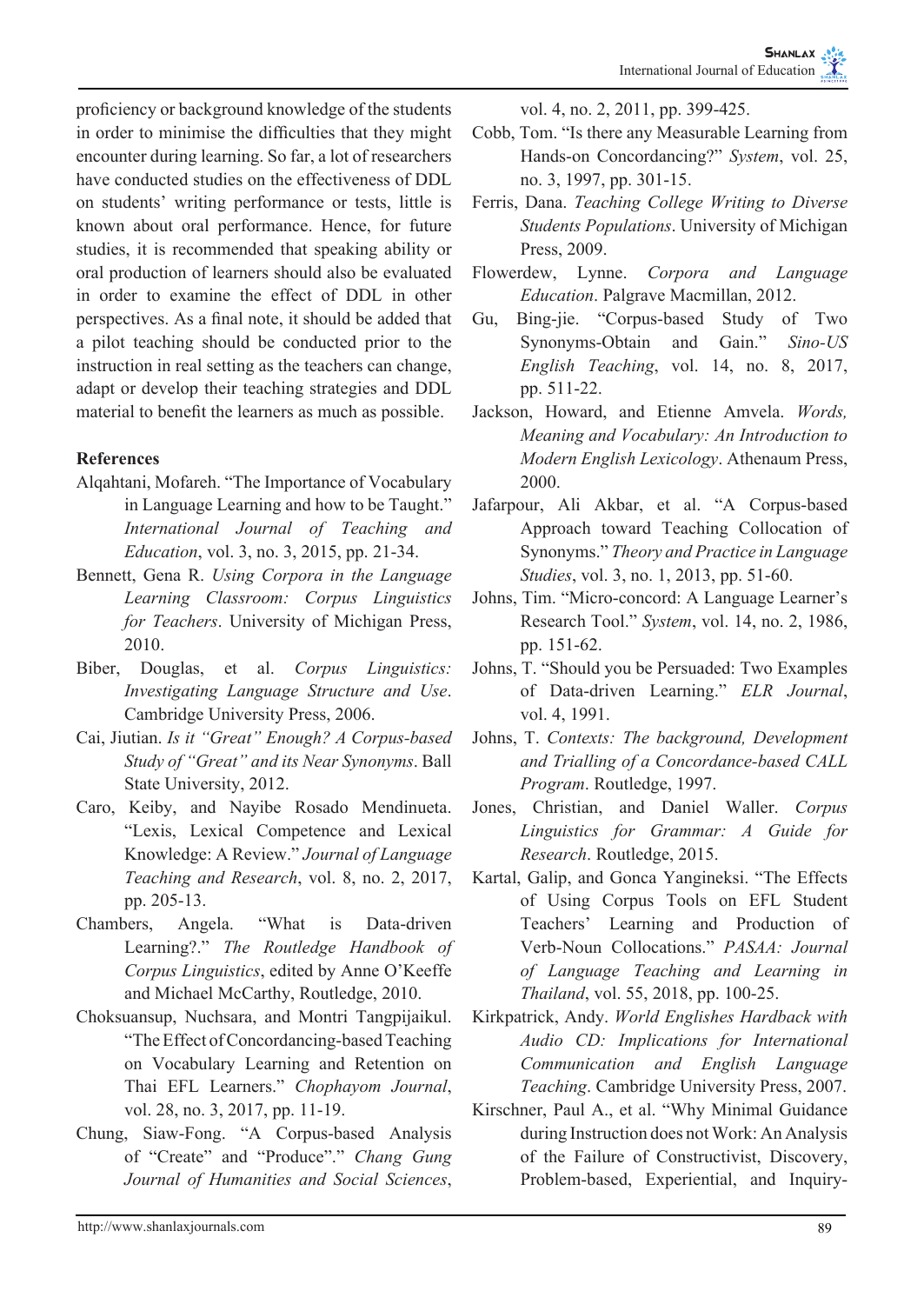based Teaching." *Educational Psychologist*, vol. 41, no. 2, 2006, pp. 75-86.

- Laufer, Batia, and Nany Girsai. "Form-focused Instruction in Second Language Vocabulary Learning: A Case for Contrastive Analysis and Translation." *Applied Linguistics*, vol. 29, no. 4, 2008, pp. 694-716.
- Lindquist, Hans. *Corpus Linguistics and the Description of English*. Edinburgh University Press, 2009.
- Ling, Lai Yu. *Teaching Vocabulary Learning Strategies: Awareness, Beliefs, and Practices. A Survey of Taiwanese EFL Senior High School Teachers*. University of Essex, 2005.
- Liu, Dilin. "Is it a Chief, Main, Major, Primary, or Principal Concern? A Corpus-based Behavioral Profile Study of the Near-Synonyms." *International Journal of Corpus Linguistics*, vol. 15, no. 1, 2010, pp. 56-87.
- Liu, Dilin. "Using Corpora to Help Teach Difficultto-distinguish English Words." *English Teaching*, vol. 68, no. 3, 2013, pp. 27-50.
- Liu, Dilin, and Ping Jiang. "Using a Corpus-Based Lexicogrammatical Approach to Grammar Instruction in EFL and ESL Contexts." *The Modern Language Journal*, vol. 93, no. 1, 2009, pp. 61-78.
- Moon, Rosamund. "What can a Corpus Tell us about lexis?." *The Routledge Handbook of Corpus Linguistics*, edited by Anne O'Keeffe and Michael McCarthy, Routledge, 2010, pp. 345-58.
- Nation, I.S.P. *New Ways in Teaching Vocabulary*. TESOL, 1994.
- Nation, I.S.P. *Learning Vocabulary in Another Language*. Cambridge University Press, 2001.
- O'Keeffe, Anne, et al. *From Corpus to Classroom: Language Use and Language Teaching*. Cambridge University Press, 2007.
- *Oxford Advanced Learner's Dictionary*. Oxford University Press, 2005.
- Palmer, F.R. *Semantics*. Cambridge University Press, 1997.
- Phoocharoensil, Supakorn. "Language Corpora for EFL Teachers: An Exploration of English Grammar through Concordance Lines." *Procedia - Social and Behavioral Sciences*,

vol. 64, 2012, pp. 507-14.

- Read, J. "Methodological Issues in Research on Vocabulary Learning." *19th International Symposium on English Teaching*, 2010, pp. 63-73.
- Sasum, Sunisa, and Bruce Weeks. "Why Some Thai Students cannot Speak English Fluently?." *RSU International Research Conference*, 2018, pp. 361-67.
- Schmitt, Norbert. *Vocabulary in Language Teaching*. Cambridge University Press, 2000.
- Shahzadi, Amina, et al. "Effectiveness of Corpus in Teaching English Synonyms." *Corporum: Journal of Corpus Linguistics*, vol. 2, no. 1, 2019, pp. 51-65.
- Shaw, Erin Margaret. *Teaching Vocabulary through Data-Driven Learning*. Brigham Young University, 2011.
- Sinclair, John. *Corpus, Concordance, Collocation*. Oxford University Press, 1991.
- Soruç, Adem, and Bilal Tekin. "Vocabulary Learning through Data-driven Learning in an English as a Second Language Setting." *Educational Sciences: Theory & Practice*, vol. 17, 2017, pp. 1811-32.
- Sripicharn, Passapong. "Introducing Data-Driven Learning: Theory, Practice, and Evaluation." *Journal of Liberal Arts*, vol. 2, no. 2, 2002, pp. 100-11.
- Sumintana, Natapaun, and U. Tawilapakul. "A Corpus-based Study of the English Synonyms Cure and Heal." *8th LITU International Graduate Conference*, 2019.
- Varley, Steve. "I'll Just Look that up in the Concordance: Integrating Corpus Consultation into the Language Learning Environment." *Computer Assisted Language Learning*, vol. 22, no. 2, 2008, pp. 133-52.
- Yaemtui, Wachirapong, and Supakorn Phoocharoensil. "Effectiveness of Datadriven Learning (DDL) on Enhancing Highproficiency and Low-proficiency Thai EFL Undergraduate Students' Collocational Knowledge." *Asian EFL Journal*, vol. 23, no. 3.2, 2019.